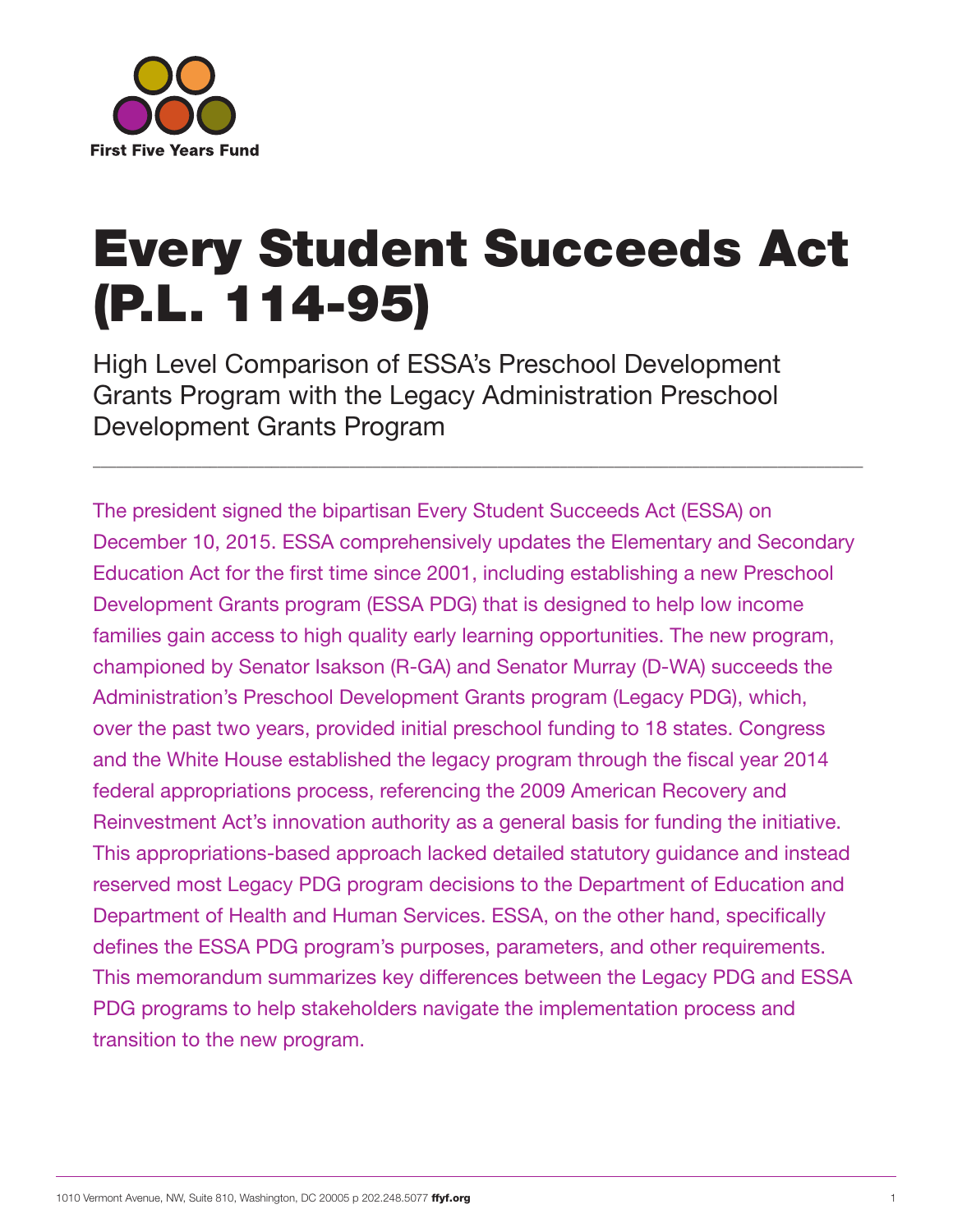

## Lead Department

HHS in partnership with ED.

## Purpose

- 1. Implementing a strategic plan for high quality early learning
- 2. Encouraging partnerships with Head Start, states, local agencies
- 3. Maximizing parental choice with delivery system (meant to be an opportunity to use funds for slots) – better braiding within a system of multiple funding sources.

## Eligible Applicants

States. Grantee may make subgrants to programs in a mixed delivery system.

Form of Funding

Discretionary Grants.

### Legacy PDG

(Consolidated Appropriations Act of 2014; ED/HHS Notice Inviting Applications)

## Lead Department

ED in partnership with HHS.

## Purpose

1. Build State capacity to develop, enhance, or expand high-quality preschool programs, including comprehensive services and family engagement, for preschool-aged children from families at or below 200 percent of the Federal poverty line.

## Eligible Applicants

States. Grantee may make subgrants to local educational agencies and other early learning providers (including but not limited to Head Start programs and licensed child care providers), or consortia thereof.

Subgrantees that are local educational agencies required to form strong partnerships with early learning providers. Subgrantees that are early learning providers must form strong partnerships with local educational agencies, in order to carry out the requirements of the subgrant.

## Form of Funding

Discretionary Grants.

## Key Differences

## Lead Department

HHS assumes primary leadership and budgetary control of the program from Ed.

## Purpose

The Legacy PDG provided funding for State development and expansion of access to highquality pre-K for 4 year olds from low-income backgrounds. ESSA's PDGs are concerned with improving States' existing early childhood landscape which focuses on parent choice within a mixed delivery system and supporting the transition to kindergarten.

## Eligible Applicants

Similar.

## Form of Funding

No difference.

**CONTINUES**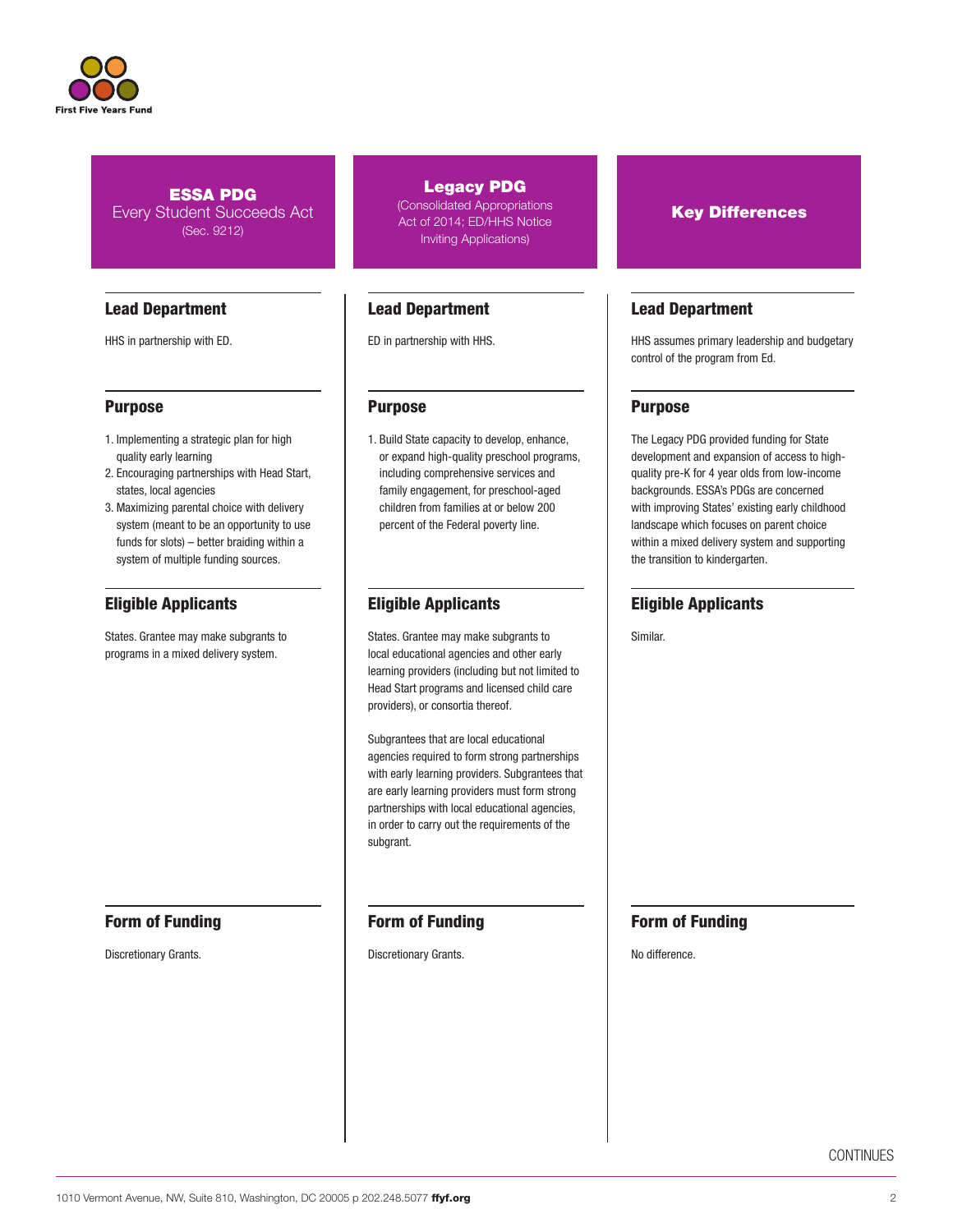

## Duration of Grants

One year initial grant. Renewal grants for up to 3 years.

## Matching Requirement

Each State that receives a grant under this section shall provide funds from non-Federal sources (which may be provided in cash or in kind) to carry out the activities supported by the grant, in an amount equal to not less than 30 percent of the amount of such grant.

## Application Requirements

The application shall contain—

- (1) an identification of the State entity that the Governor of the State has appointed to be responsible for duties under this section;
- (2) a description of how such State entity proposes to accomplish the activities described in subsection (f) and meet the purposes of this section described in subsection (a), including— (A) a timeline for strategic planning activities; and (B) a description of how the strategic planning activities and the proposed activities described in subsection (f) will increase participation of children from low-income and disadvantaged families in high-quality early childhood education and preschool programs as a result of the grant;
- (3) a description of the Federal, State, and local existing programs in the State for which such State entity proposes to facilitate activities described in subsection (f), including— (A) programs carried out under the Head Start Act (42 U.S.C. 9801 et seq.), including the Early Head Start programs carried outunder such Act; (B) child care programs carried out under the Child Care and Development Block Grant Act of 1990 (42 U.S.C. 9858 et seq.) or section 418 of the Social Security Act (42 U.S.C. 618); and (C) other Federal, State, and local programs of early learning and development, early childhood education, and child care, operating in the State

#### Legacy PDG (Consolidated Appropriations Act of 2014; ED/ HHS Notice Inviting Applications)

## Duration of Grants

One year. Renewal for additional 1-year periods, if the grantee meets performance targets, up to a total award period of 6 years.

## Matching Requirement

No non-federal match required, but U.S. Ed offered a competitive preference to applicants who provide a match and awarded more points to applicants that committed to a larger matching contribution.

## Application Requirements

The State must provide, for each selection criterion or priority in this notice that solicits an ambitious and achievable plan, a description of the following elements, at a minimum—

- (1) The key goals of the plan;
- (2) The key activities to be undertaken; the rationale for the activities; and, if applicable, where in the State the activities will be initially implemented, and where and how they will be scaled up over time;
- (3) A realistic timeline, including key milestones, for implementing each key activity;
- (4) The party or parties responsible for implementing each activity and other key personnel assigned to each activity;
- (5) Appropriate financial resources to support successful implementation and sustainment of the plan;
- (6) The information requested as supporting evidence, if any, together with any additional information the State believes will be helpful to peer reviewers in judging the credibility of the plan;
- (7) The information requested in the performance measures, where applicable; and
- (8) How the State will address the needs of Eligible Children, including those who may be in need of additional supports, such as children who have disabilities or developmental delays; who are English learners; who reside on "Indian lands"

Key Differences

## Duration of Grants

The Legacy PDG program offered a potentially longer grant period, subject to grantee performance.

## Matching Requirement

ESSA PDG requires a match, while Legacy PDG utilized an optional competitive preference priority for matching funds.

## Application Requirements

The legacy and new programs' high-level application requirements are similar (e.g., timelines, responsible parties, and strategic planning).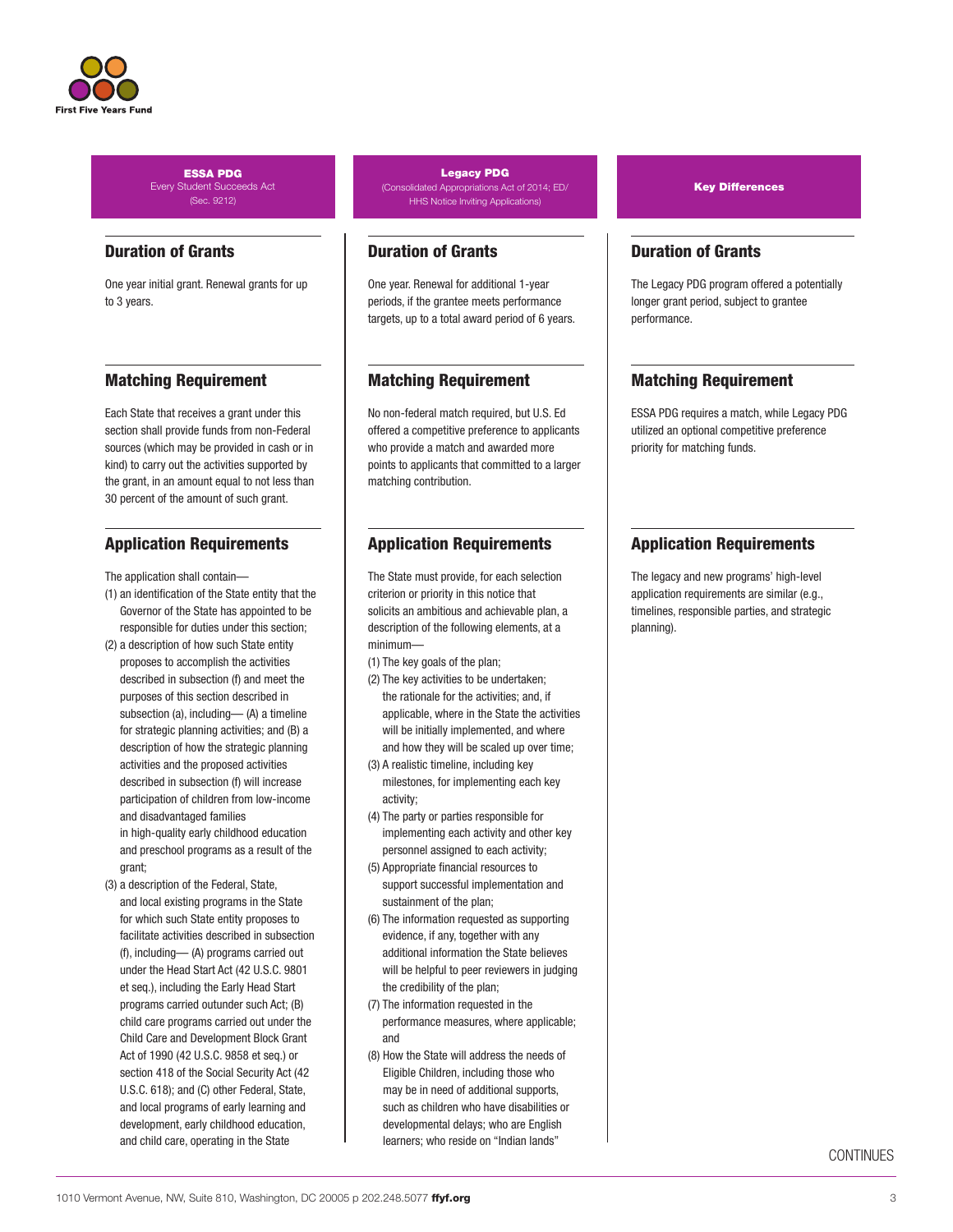

#### CONTINUES Application Requirements

 (including programs operated by Indian tribes and tribal organizations and private entities, including faith- and community based entities), as of the date of the application for the grant;

- (4) a description of how the State entity, in collaboration with Centers of Excellence in Early Childhood, if appropriate, will provide technical assistance and disseminate best practices;
- (5) a description of how the State plans to sustain the activities described in, and carried out in accordance with, subsection (f) with non-Federal sources after grant funds under this section are no longer available, if the State plans to continue such activities after such time; and
- (6) a description of how the State entity will work with the State Advisory Council and Head Start collaboration offices.

## State Use of Funds

A State, acting through the State entity appointed under subsection (d)(1), that receives a grant under subsection (c)(1) shall use the grant funds for all of the following activities:

- (1) Needs Assessment
- (2) Develop Strategic Plan
- (3) Maximizing parental choice and knowledge about the State's mixed delivery system of existing programs and providers
- (4) Sharing best practices among early childhood education program providers in the State to increase collaboration and efficiency of services, including to improve transitions from such programs to elementary school.
- (5) After activities described in paragraphs (1) and (2) have been completed, improving the overall quality of early childhood education programs in the State, including by developing and implementing evidencebased practices that meet the requirements of section 8101(21)(A)(i) of the Elementary and Secondary Education Act of 1965, to improve professional development for early childhood education providers and educational opportunities for children.

#### Legacy PDG (Consolidated Appropriations Act of 2014; ED/ HHS Notice Inviting Applications)

#### CONTINUES Application Requirements

 as that term is defined by section 8013(7) of the Elementary and Secondary Education Act of 1965, as amended (20 U.S.C. 6301 et seq.) (ESEA); who are migrant; who are "homeless," as defined in subtitle VII-B of the McKinney-Vento Homeless Assistance Act (42 U.S.C. § 11434a(2)) (McKinney-Vento Act); whose families are involved in the child welfare system; who reside in rural areas; who are from military families; and other children as identified by the State, if applicable.

## State Use of Funds

Preschool Development Grants—Development Grants will support States with either small or no State Preschool Programs. These grants will be awarded to States to develop or enhance preschool program infrastructure and capacity to deliver High-Quality Preschool Programs. These States will be expected to implement and sustain High-Quality Preschool Programs to reach and serve additional Eligible Children in one or more High-Need Communities.

Preschool Development Grants—Expansion Grants will support States that have robust State Preschool Programs or that have been awarded a Race to the Top—Early Learning Challenge grant. These grants will be awarded to States to implement and sustain High-Quality Preschool Programs that reach and serve additional Eligible Children in two or more High-Need Communities. States will also be able to use a portion of their funds to make preschool program infrastructure and quality improvements needed to deliver High-Quality Preschool Programs.

#### Key Differences

## State Use of Funds

Compared to the legacy program, ESSA PDG's focus more heavily on strategic planning for better using existing ECE resources, and later (through renewal grants) expansion of slots and other activities. (Legacy PDG Grantees may apply directly for a "renewal grant" under the ESSA PDG program.)

Legacy PDG funded two tiers of activities, depending on the sophistication of a State's existing early learning system. States with less developed, or no, early learning capacity could receive "development grants" to develop or enhance early learning infrastructure or capacity. This developmental stage resembles ESSA PDG's initial grants, which focus on needs assessment and strategic planning toward development of a quality system.

Legacy PDG's second tier of activities, "expansion grants," focuses on implementing and sustaining quality programs. Such "expansion grants," resemble ESSA PDG renewal grants, which permit States to continue activities funded during their initial grant, but also expand access to existing or new programs.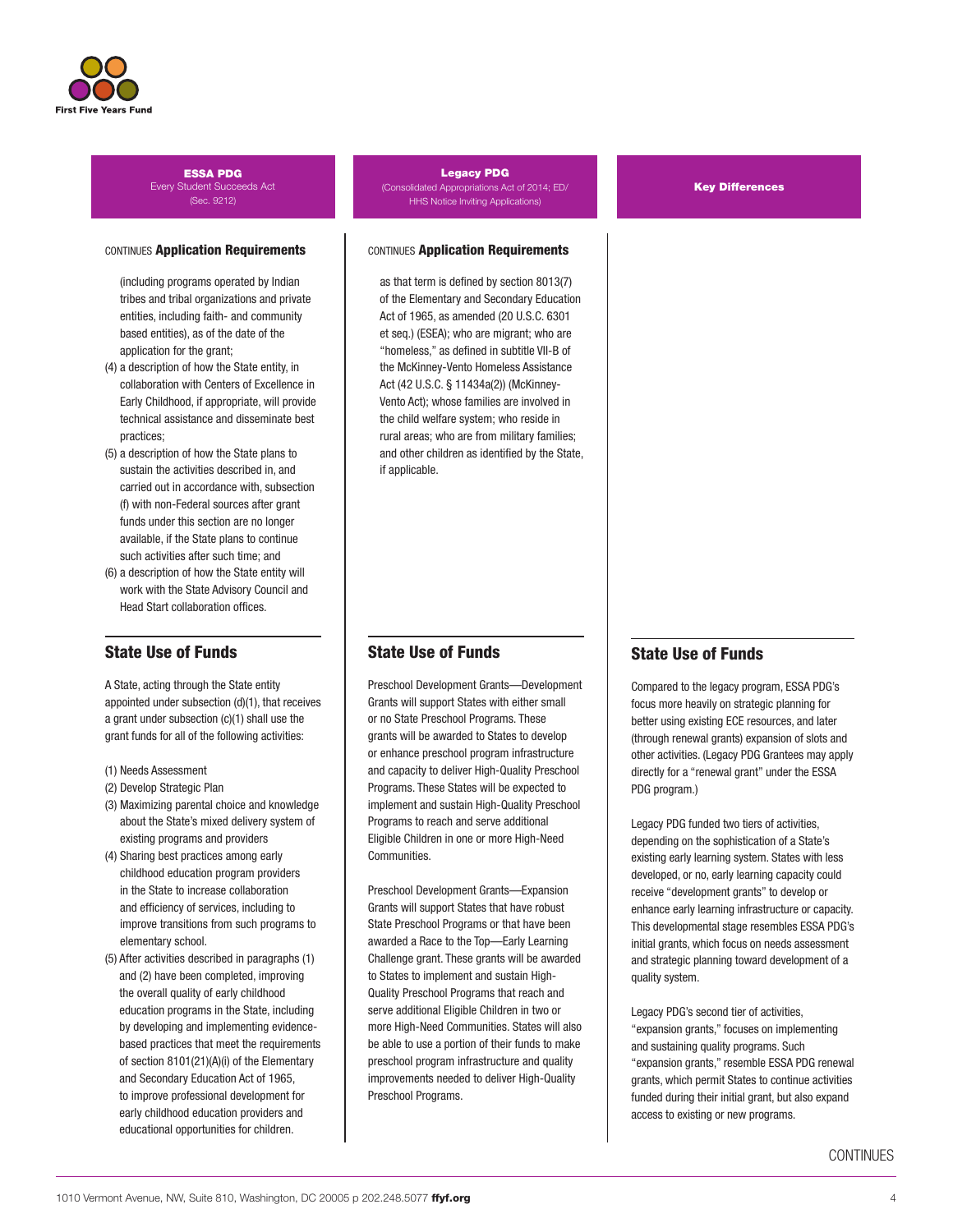

## Renewal Grants

- (1) IN GENERAL. —The Secretary, jointly with the Secretary of Education, may use funds available under subsection (k) to award renewal grants to States described in paragraph (2) to enable such States to continue activities described in subsection (f) and to carry out additional activities described in paragraph (6).
- (2) ELIGIBLE STATES.—A State shall be eligible for a grant under paragraph (1) if— (A) the State has received a grant under subsection (c)(1) and the grant period has concluded; or (B)(i) the State has received a preschool development grant for development or expansion under such program as it existed on the day before the date of enactment of this Act, and the grant period for such grant has concluded; and (ii) the Secretary allows such State to apply directly for a renewal grant under this subsection, rather than an initial grant under subsection (c)(1), and the State submits with its application the needs assessment completed under the preschool development grant (updated as necessary to reflect the needs of the State as of the time of the application) in place of the activity described in subsection (f)(1).

## State Reporting

(1) INITIAL GRANTS.—A State that receives an initial grant under subsection (c)(1) shall submit a final report to the Secretary not later than 6 months after the end of the grant period. The report shall include a description of— (A) how, and to what extent, the grant funds were utilized for activities described in subsection (f), and any other activities through which funds were used to meet the purposes of this section, as described in subsection (a); (B) strategies undertaken at the State level and, if applicable, local or program level, to implement recommendations in the strategic plan developed under subsection (f)(2); (C)(i) any new partnerships among Head Start providers, State and local governments, Indian tribes and tribal

#### Legacy PDG

(Consolidated Appropriations Act of 2014; ED/ HHS Notice Inviting Applications)

Key Differences

## State Reporting

Reporting: (a) If you apply for a grant under this competition, you must ensure that you have in place the necessary processes and systems to comply with the reporting requirements in 2 CFR part 170should you receive funding under the competition. This does not apply if you have an exception under 2 CFR 170.110(b).

(b) At the end of your project period, you must submit a final performance report, including financial information, as directed by the Departments. If you receive a multiyear award, you must submit an annual performance report that provides the most current performance and financial expenditure information as directed by the Secretary of Education under 34 CFR 75.118. The Secretary of Education may also require more frequent

## State Reporting

The Legacy PDG and ESSA PDG programs include substantial reporting requirements. ESSA PDG includes a list of specific indicators that must be addressed in State reports, while the Legacy PDG leverages general reporting requirements codified in OMB regulation.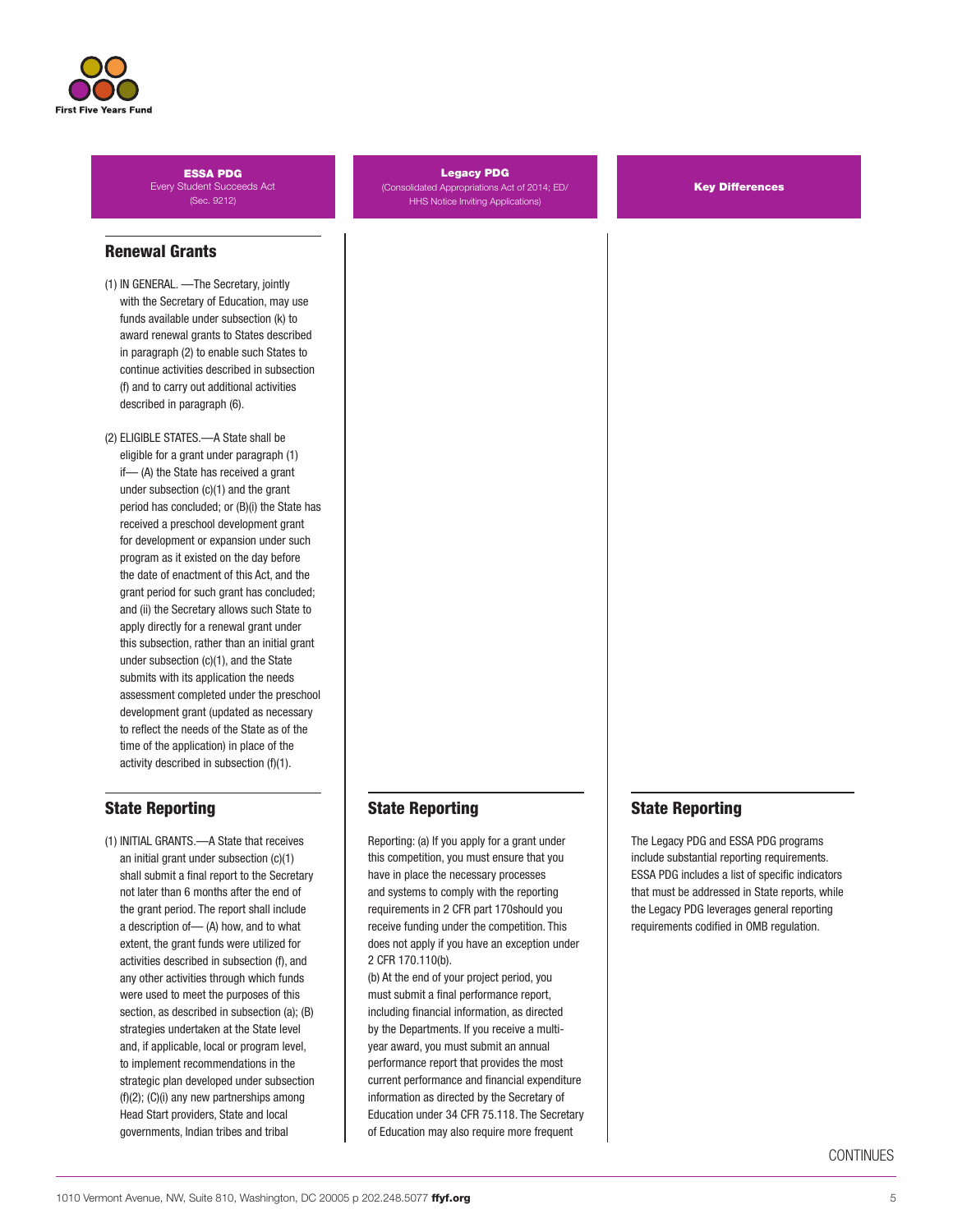

#### CONTINUES State Reporting

 organizations, and private entities (including faith- and community based entities); and (ii) how these partnerships improve coordination and delivery of services;(D) if applicable, the degree to which the State used information from the report required under section 13 of the Child Care and Development Block Grant Act of 2014 to inform activities under this section, and how this information was useful in coordinating, and collaborating among, programs and funding sources; (E) the extent to which activities funded by the initial grant led to the blending or braiding of other public and private funding; (F) how information about available existing programs for children from birth to kindergarten entry was disseminated to parents and families, and how involvement by parents and family was improved; and (G) other State-determined and voluntarily provided information to share best practices regarding early childhood education programs and the coordination of such programs.

- (2) RENEWAL GRANTS.—A State receiving a renewal grant under subsection (g) shall submit a follow-up report to the Secretary not later than 6 months after the end of the grant period that includes— (A) information described in subparagraphs (A) through (G) of paragraph (1), as applicable and updated for the period covered by the renewal grant; and (B) if applicable, information on how the State was better able to serve children through the distribution of funds in accordance with subsection (g)(5), through—
	- (i) a description of the activities conducted through the use of subgrant funds, including, where appropriate, measurable areas of program improvement and better use of existing resources; and

(ii) best practices from the use of subgrant funds, including how to better serve the most vulnerable, underserved, and rural populations.

#### Legacy PDG (Consolidated Appropriations Act of 2014; ED/ HHS Notice Inviting Applications)

performance reports under 34 CFR 75.720(c). For specific requirements on reporting, please go to www.ed.gov/fund/grant/apply/appforms/ Key Differences

appforms.html.

CONTINUES State Reporting

CONTINUES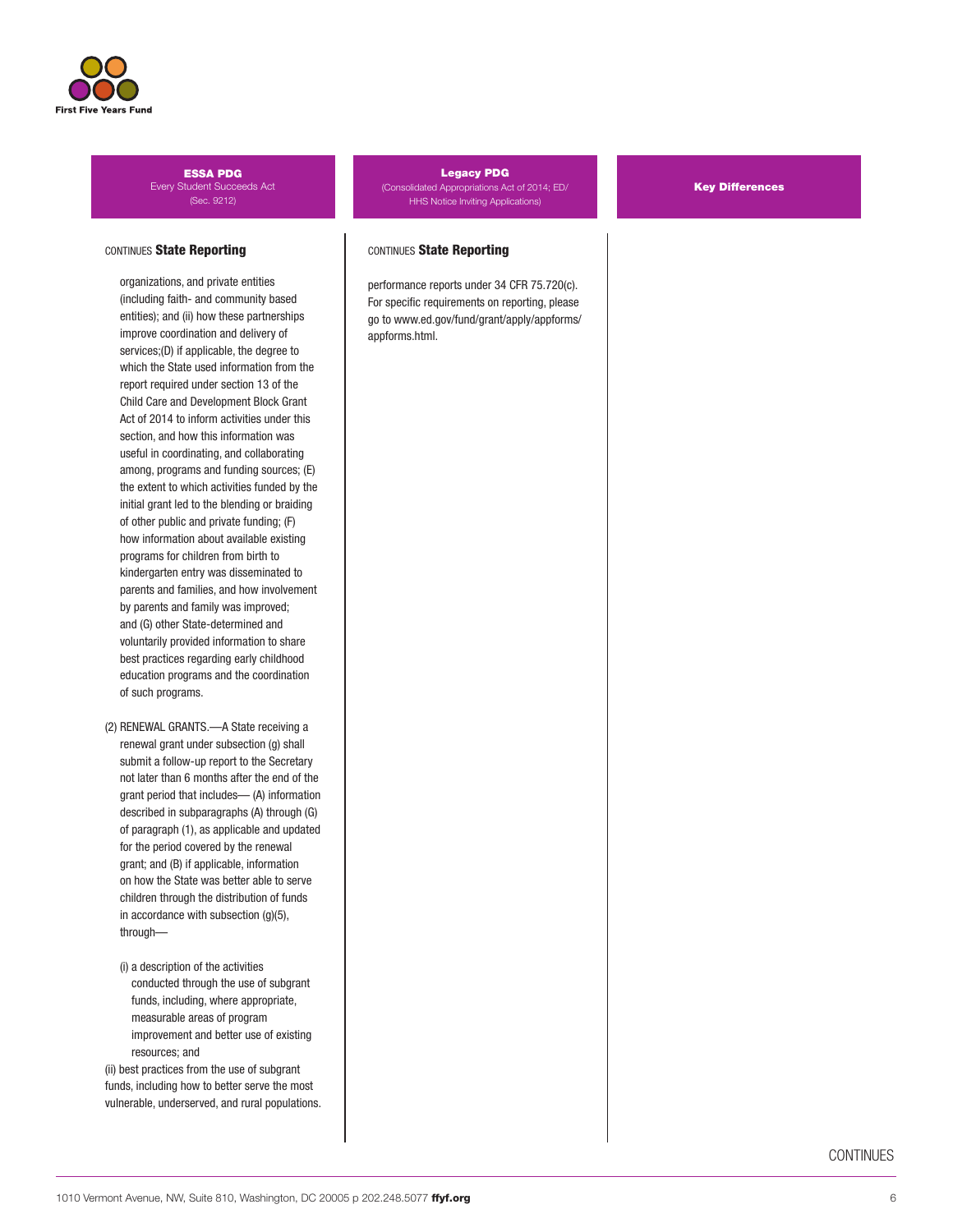

## National Set Aside

No set aside for Ed. or HHS.

## Limits on ED/HHS Activities Related to Quality Standards

#### (1) LIMITATIONS ON FEDERAL

INTERFERENCE.—Nothing in this section shall be construed to authorize the Secretary or the Secretary of Education to establish any criterion for grants made under this section that specifies, defines, or prescribes— (A) early learning and development guidelines, standards, or specific assessments, including the standards or measures that States use to develop, implement, or improve such guidelines, standards, or assessments; (B) specific measures or indicators of quality early learning and care, including— (i) the systems that States use to assess the quality of early childhood education programs and providers, school readiness, and achievement; and (ii) the term "high-quality" as it relates to early learning, development, or care; (C) early learning or preschool curriculum, programs of instruction, or instructional content; (D) teacher and staff qualifications and salaries; (E) class sizes and ratios of children to instructional staff; (F) any new requirement that an early childhood education program is required to meet that is not explicitly authorized in this section; (G) the scope of programs, including length of program day and length of program year; and (H) any aspect or parameter of a teacher, principal, other school leader, or staff evaluation system within a State, local educational agency, or early childhood education program.

(2) LIMITATIONS ON GOVERNMENTAL REQUIREMENTS.—Nothing in this section shall be construed to authorize the Secretary, Secretary of Education, the State, or any other governmental agency to alter requirements for existing programs for which coordination and alignment activities are recommended under this section, or to force programs to adhere to any recommendations developed through this program. The Secretary, Secretary of

#### Legacy PDG (Consolidated Appropriations Act of 2014; ED/ HHS Notice Inviting Applications)

## National Set Aside

Provides 3 percent of such funds for U.S. Ed. to provide technical assistance, evaluation, and other national activities related to the grants.

## Limits on ED/HHS Activities Related to Quality Standards

No limits placed on Ed/HHS activities.

Ed/HHS defined measures of environmental quality, quality of adult child interactions, programs standards, TQRS, and other indicators.

Key Differences

## National Set Aside

ESSA PDG lacks a national set aside.

## Limits on ED/HHS Activities Related to Quality Standards

The PDGs authorized under ESSA specifically place limits on federal interference that previously were not in place under the Administration's PDGs.